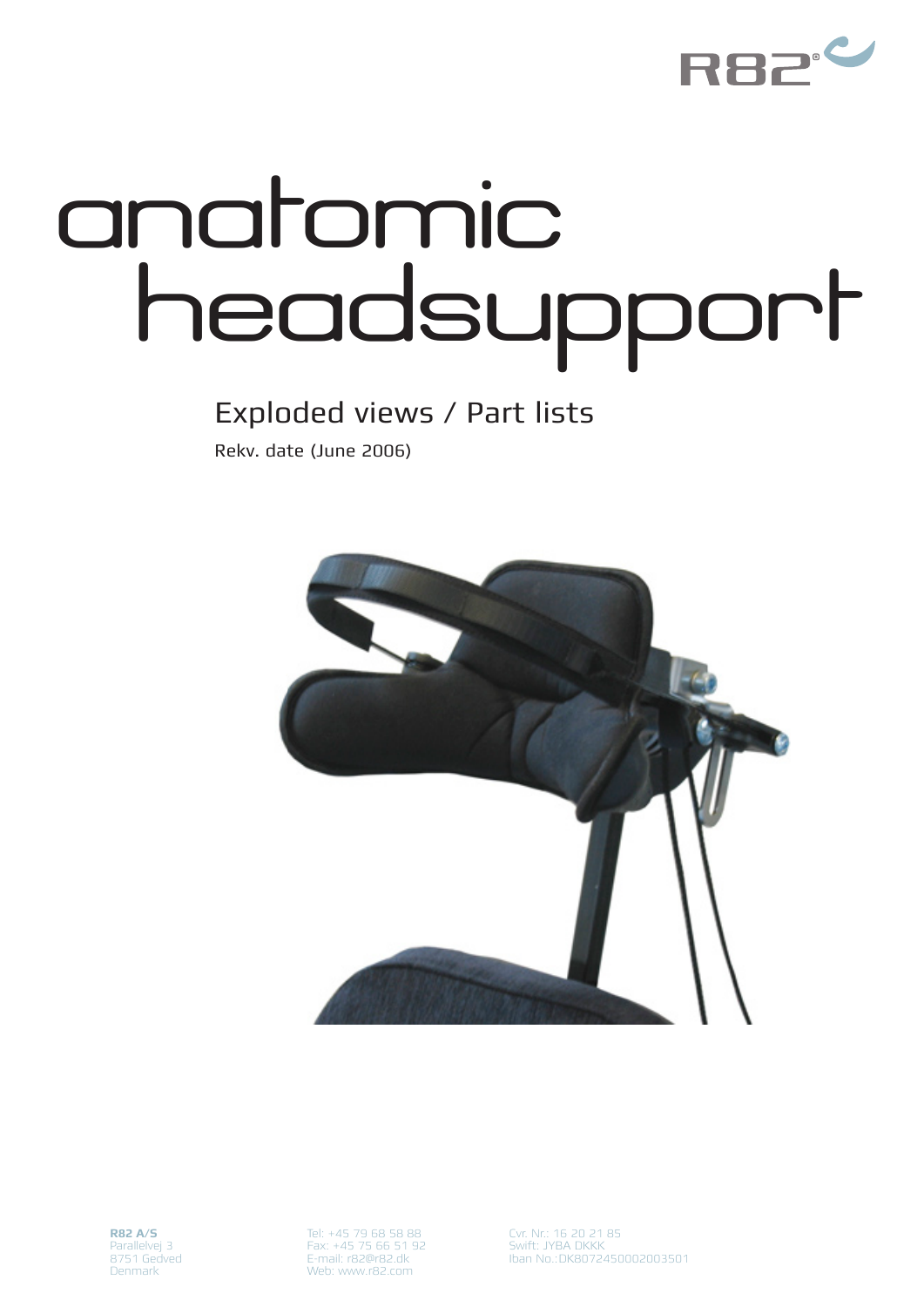

## **Contents**

|--|--|--|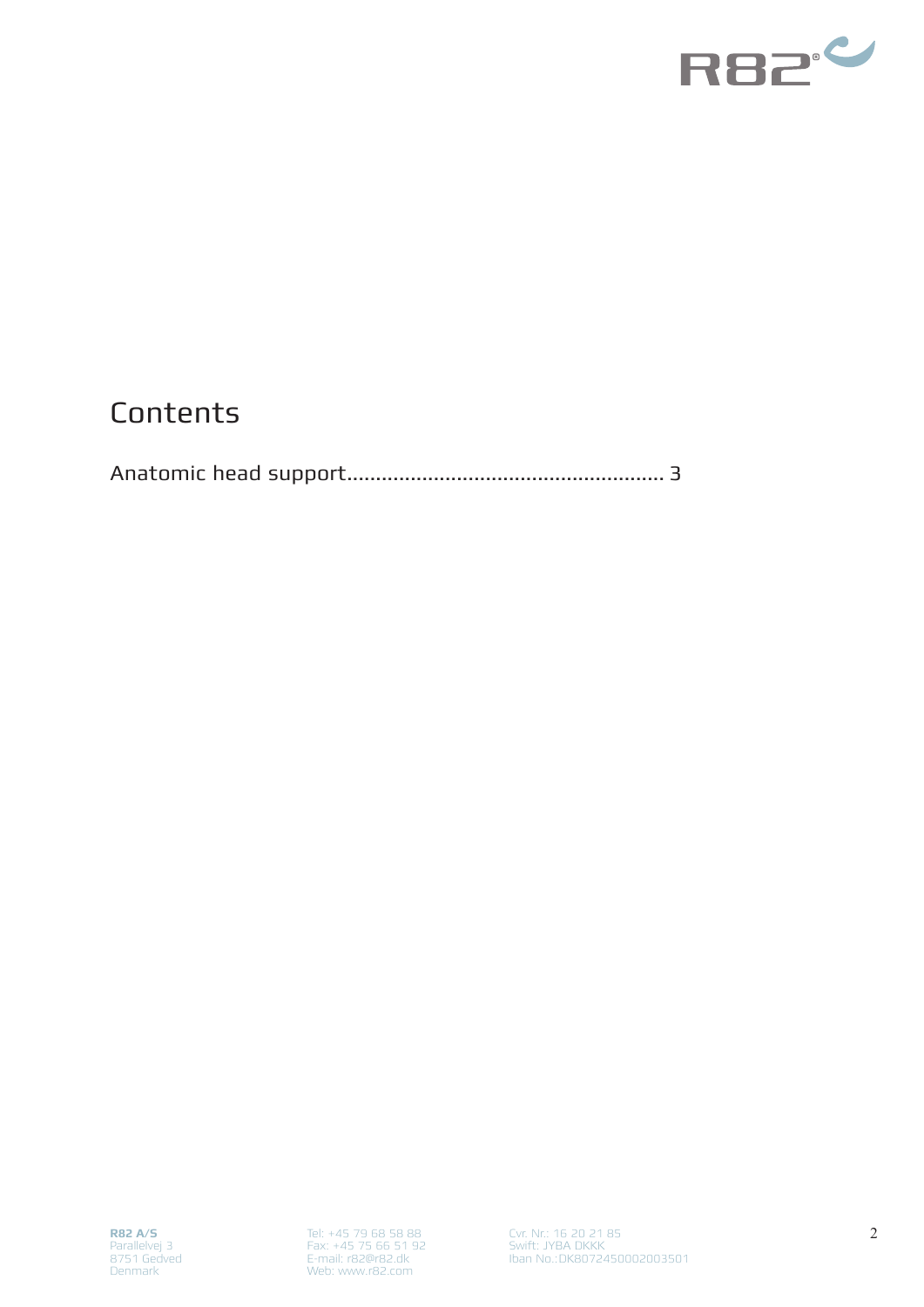



**R82 A/S** Parallelvej 3 8751 Gedved Denmark

Tel: +45 79 68 58 88 Fax: +45 75 66 51 92 E-mail: r82@r82.dk Web: www.r82.com

Cvr. Nr.: 16 20 21 85 Swift: JYBA DKKK Iban No.:DK8072450002003501